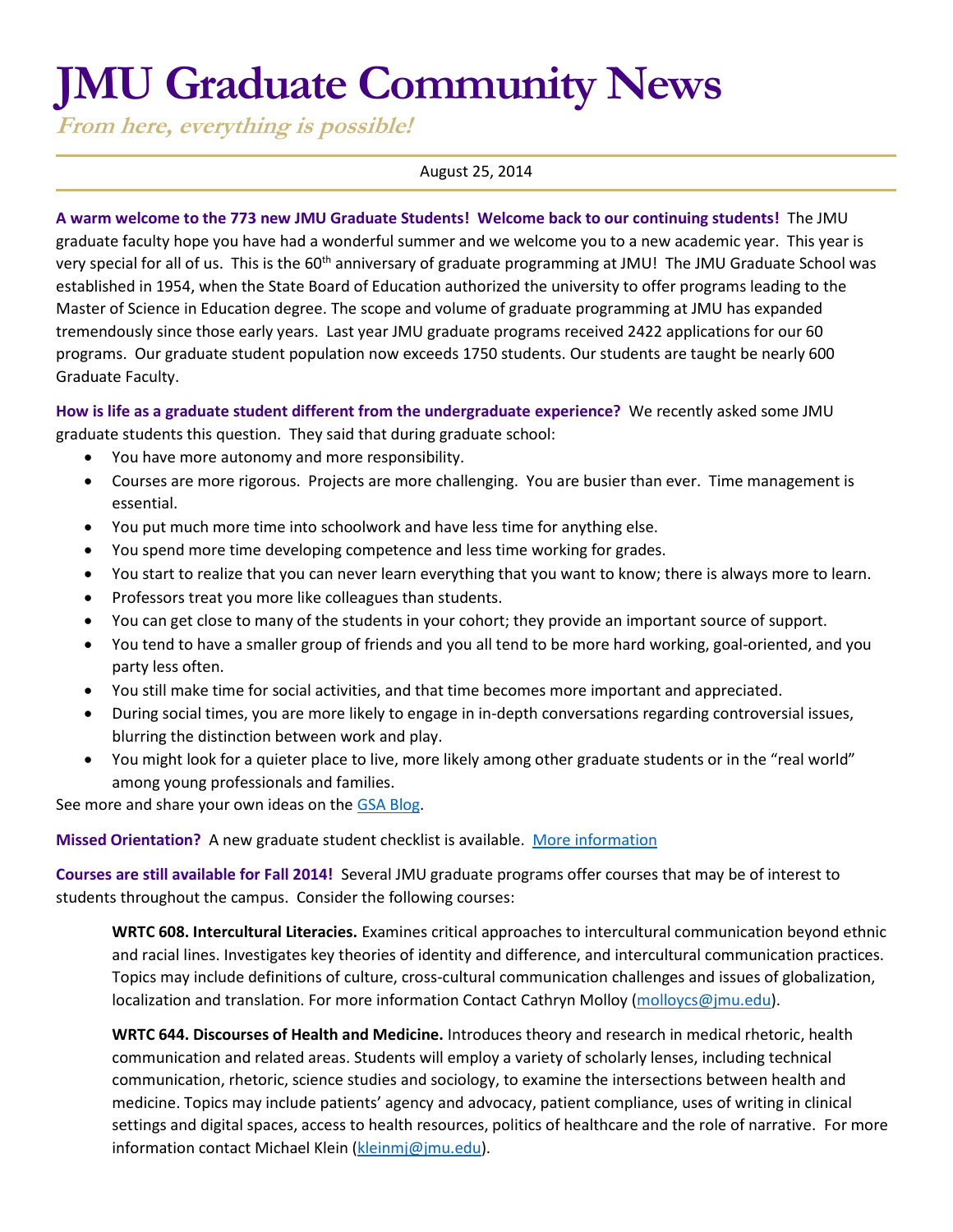**WRTC 664. Critical Perspectives on Digital Cultures.**  Introduces theories and methods that inform digital knowledge-making practices in social, civic, and professional contexts. Equips students with the analytical and technical skills to engage with established and emerging technologies. Topics may include network theory, remix culture, questions of identity, social media, code studies and mobile computing. For more information contact Traci Zimmerman [\(zimmerta@jmu.edu\)](mailto:zimmerta@jmu.edu).

**LTLE 570. Design and Development of Digital Media.** Introduces the processes for the design, development, and distribution of digital media elements. Concepts introduced include technical terminology; file management; computer-based learning, distance learning, and blended learning; the use of collaborative tools for learning; and practical applications in K12 and business. This course provides skills for future digital media development. For more information contact Diane Wilcox [\(wilcoxdm@jmu.edu\)](mailto:wilcoxdm@jmu.edu).

**AHRD 520. Foundations of Adult Education/Human Resource Development.** Historical beginnings of adult education and human resource development programs will be examined in order to understand current practices. Social, economic, and psychological theories informing AHRD are introduced and explored. For more information contact Diane Wilcox [\(wilcoxdm@jmu.edu\)](mailto:wilcoxdm@jmu.edu).

**AHRD 670. American Higher Education.** The objective and organization of prevalent types of institutions are studied. Current issues and problems of higher education are explored. For more information contact Diane Wilcox [\(wilcoxdm@jmu.edu\)](mailto:wilcoxdm@jmu.edu).

**EDUC 641. Learning Theories and Practice.** Theories and research that guide the understanding of diverse learners, processes of learning and development, the role of the teacher, the design and delivery of instruction, the processes and strategies of teaching, and research-based decision-making. For more information contact Diane Wilcox [\(wilcoxdm@jmu.edu\)](mailto:wilcoxdm@jmu.edu).

**AHRD 640. Program Evaluation and Measurement in AHRD.** Focuses on theories and practices in evaluation and measurement of AHRD programs from the perspective of impact on organizations, work processes, and individuals, as well as follow-up decisions. Methods and processes in developing specific instruments for program evaluation data collection and data analysis will also be discussed. Prerequisite: AHRD 520. For more information contact Diane Wilcox [\(wilcoxdm@jmu.edu\)](mailto:wilcoxdm@jmu.edu).

Additional information about these courses is available on [MyMadison.](http://mymadison.jmu.edu/)

**New GA Position Available!** Outreach & Engagement seeks a graduate assistant to provide support with various programs offered throughout the unit. The primary focus of this position is to help with both on and off campus events and assignments. This position will focus heavily in conference planning and management, but will also assist in programs like: Pk-12, workforce development and distance learning. Candidate must be detail oriented, have strong organization skills and superior customer service skills. For more information, please contact Carol Fleming (568-8987; [fleminca@jmu.edu\)](mailto:fleminca@jmu.edu).

**Travel Grants Available!** The Graduate School is pleased to be able to support graduate student travel to professional conferences. [More information](http://www.jmu.edu/grad/current-students/travel-grants.shtml)

# **Upcoming Events & Deadlines**

- **Classes begin.** August 25.
- **International Student Reception.** August 30, 3:30. Meet new and returning students from around the world. Everyone invited! [More information](http://www.jmu.edu/events/international/2014/08/30-reception.shtml)
- **Registration Deadline.** September 2. Last day to add a fall semester class without special permission, or to drop a class without receiving a "W."
- **GSA Meeting.** September 7, 6 PM, Festival Conference Room 7. [More information](http://jmugsa.blogspot.com/)
- Part-Time Job Fair. September 9, 1:30-4 PM. [More information](http://www.jmu.edu/stuemploy/)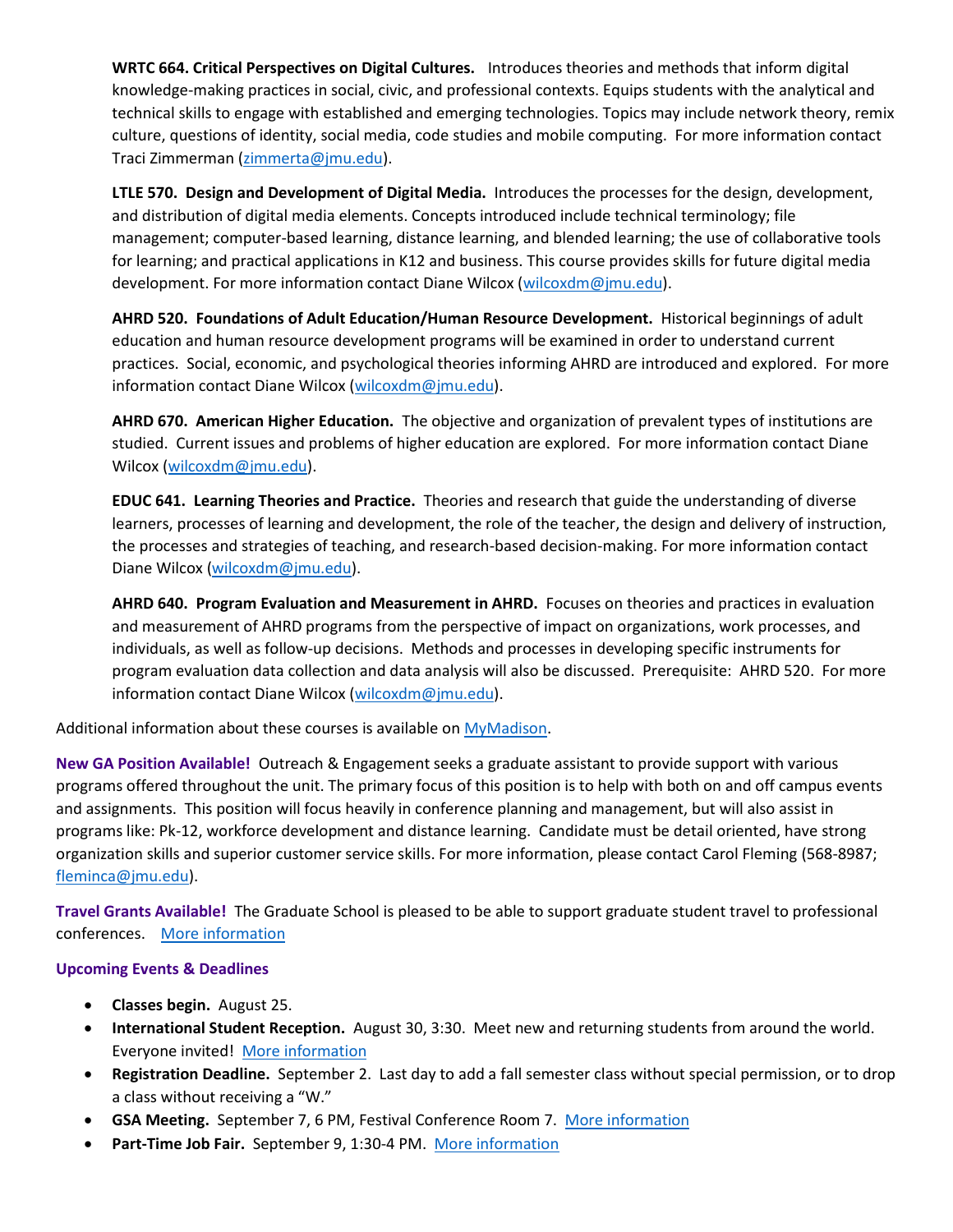- **Registration Deadline.** September 11. Final day to add a fall semester or first-block class with special permission.
- **Cohen Center Grand Opening.** September 17, 11 AM. [More information](http://www.jmu.edu/events/cohencenter/2014/09/17-grand-opening-cohen-center.shtml)
- **Graduate School Dinner.** September 19, 4-7 PM.
- **Annual International Festival.** September 27, 12-6 PM. [More information](http://www.jmu.edu/events/csl/2014/09/27-internationalfestival.shtml)

**Join TGS for Our Annual Dinner!** Each year the Graduate School sponsors a dinner for all JMU graduate students and faculty. The dinner is a great opportunity to meet and socialize with colleagues from across the university. This year our dinner will be on **Friday, September 19, 4-7 pm**, at the Festival Ballroom. Please save the date! Graduate students and faculty are welcome to bring their partners and children (*immediate family members only please*). The dinner is free, and we ask you to register as seating is limited. Watch for more detailed information by e-mail that will include registration instructions. For more information contact the Graduate School [\(grad@jmu.edu;](mailto:grad@jmu.edu) 568-6131).

**The Cohen Center for the Study of Technological Humanism** will host internationally acclaimed speakers, support graduate student and graduate faculty research projects, offer experimental courses combining multiple disciplines, and support inquiries into transforming graduate education. The Center was created by a gift from JMU's first Provost's Distinguished Professor, Ralph Cohen, and his late wife, Libby Okun Cohen. It will be housed in Wilson 107. The Grand Opening will be on September 17. For more information contact Larry Burton [\(burtonlw@jmu.edu](mailto:burtonlw@jmu.edu) or [cohencenter@jmu.edu\)](mailto:cohencenter@jmu.edu).

#### **A Message from the GSA President**

Fellow Graduate Students,

To our new students, welcome to JMU, and to returning students, welcome back. As this year's President of the Graduate Student Association (GSA), I have been privileged to work with other wonderful graduate students developing ways to get the most out of our times here at James Madison University.

This year the GSA operates under one central theme: cultivating community. As part of this theme, we offer three core tenets: professional development, interdisciplinary socialization, and responsible stewardship. Professional development opportunities allow us to increase productivity in our disciplines and prepare us for future work. Interdisciplinary socialization is often infrequent in graduate school, so the GSA works to connect all JMU graduate students to strengthen the graduate student population as a whole (and have some fun & relax!). Lastly, we at the GSA recognize the importance of the greater JMU and Harrisonburg communities and therefore strive to act as responsible stewards in our environment.

With many activities on our schedule and many goals to accomplish, it is an exciting time to be leading the GSA and to be a graduate student. I am blessed to be part of such a tremendous organization and university, and I am looking forward to a wonderful school year. If you would like to receive information about this year's GSA events please connect via the [GSA Facebook](https://www.facebook.com/#!/JMUGSA)  [page](https://www.facebook.com/#!/JMUGSA) or email me personally at [dirthem@jmu.edu.](mailto:dirthem@jmu.edu)

Thank you,

Eric Dirth

Graduate Student Association President

MA in Communication and Advocacy '15

**Join the Graduate Student Association (GSA).** The GSA is a student-led and student-run organization that provides professional and social opportunities to all JMU graduate students and alumni. [Like them on Facebook.](https://www.facebook.com/JMUGSA?fref=ts) [Find them on](https://twitter.com/JMUGSA)  [Twitter.](https://twitter.com/JMUGSA) [\(gsa@jmu.edu;](mailto:gsa@jmu.edu) 568-7088).

**Hungry?** Did you know that JMU has [26 dining facilities](http://www.campusdish.com/en-US/CSMA/JMU) offering everything from coffee and snacks to full meals. A wide variety of [meal plans](http://www.jmu.edu/cardctr/mealplan.shtml) are available for reduced-price campus dining.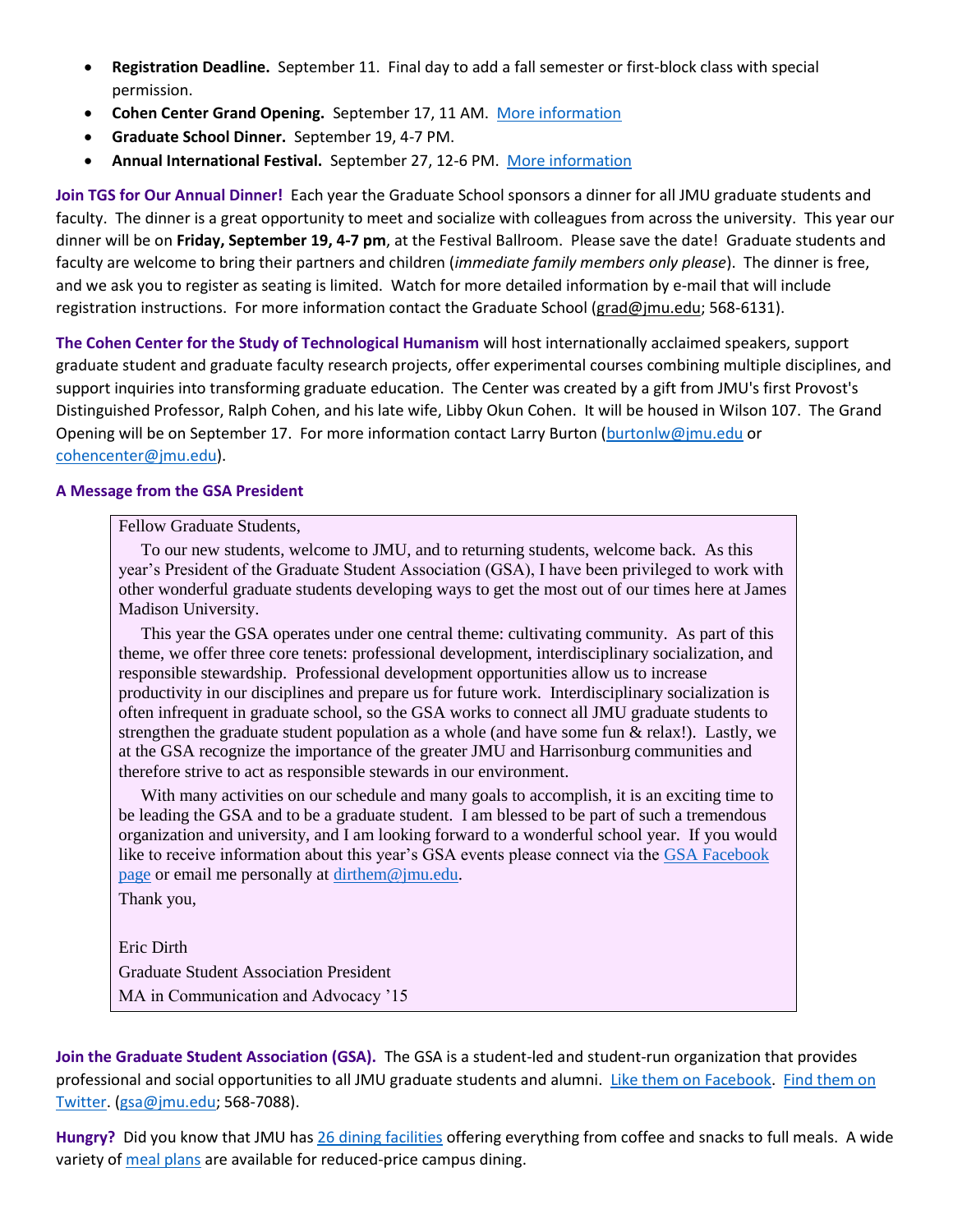**Need a Job?** The JM[U Office of Student Employment](http://www.jmu.edu/stuemploy/) has links to positions now available on and off campus. For example, there are currently 34 positions available for students posted on JMU's [Joblink.](http://joblink.jmu.edu/) This office will be hosting a Part-Time Job Fair on Tuesday, September 9, 1:30-4 PM in the Festival Conference and Student Center. For more information contac[t studentjobs@jmu.edu](mailto:studentjobs@jmu.edu) or call 568-3269.

**Need Health Insurance?** Information about health insurance coverage is available from the JMU Health Center. [More](http://www.jmu.edu/healthcenter/StudentCare/insurance.shtml)  [information](http://www.jmu.edu/healthcenter/StudentCare/insurance.shtml)

**Need help moving to Harrisonburg?** Information about City Services (utilities, trash & recycling, public transportation), vehicle registration, local schools, information about pets, information about places of worship, etc. are available in the [City of Harrisonburg Moving Guide.](http://www.harrisonburgva.gov/moving-guide)

## **Tips from TGS (The Graduate School)**

**Graduate Polices.** You are responsible to read and follow the graduate policies set forth in th[e Graduate](http://jmu.edu/catalog)  [Catalog.](http://jmu.edu/catalog) Important information regarding degree progress, including rules for successful progression and continuous enrollment are also on th[e Graduate School website.](http://www.jmu.edu/grad/current-students/degree-progress/beginning.shtml)

**Monitor your Dukes E-Mail account!** Official information is sent to each student's officia[l Dukes e-mail account.](http://www.jmu.edu/computing/helpdesk/selfhelp/DukesEmail.shtml) Check your @dukes.jmu.edu e-mail account on a regular basis.

**Monitor [MyMadison!](http://mymadison.jmu.edu/)** The *Student Center* i[n MyMadison](http://mymadison.jmu.edu/) is where you will find advising information, register for classes, and where you can view "*To Do Items"* that will keep you on track towards graduation. Use the Student Center to update your mailing address and cell phone number. It is *your responsibility* to maintain accurate contact information. Check your account regularly. Don't miss important information!

## **Essential Links:**

- [Graduate School Website](http://www.jmu.edu/grad)
- **•** [Graduate Policies](http://www.jmu.edu/catalog/index.shtml)
- **•** [Forms for Graduate Students](http://www.jmu.edu/grad/current-students/graduate-forms.shtml)
- **•** [Thesis Guidelines](http://www.jmu.edu/grad/current-students/thesis-dissertation/information.shtml)
- **•** [Financial Aid Policies](http://www.jmu.edu/finaid/sap.shtml)

**TGS Staff Changes.** Following the retirement of the Dean of the Graduate School, Dr. Reid Lynn, Dr. Melissa Alemán has assumed the role of Interim Dean and Dr. Michael Stoloff is serving as the Interim Associate Dean of the Graduate School.

**Have Questions?** Please contact the following person if you have questions regarding:

| Assistantships/Scholarships/Thesis/Dissertations | Laura Ryman (rymanle@jmu.edu      |
|--------------------------------------------------|-----------------------------------|
| Graduation/Commencement/Transfer of Credit       | Debbie Juhasz (juhaszdj@jmu.edu)  |
| <b>Continuous Enrollment</b>                     | Tracie Esmaili (esmailtb@jmu.edu) |
| <b>General Questions</b>                         | (grad@jmu.edu)                    |

We welcome suggestions for this newsletter, including events and opportunities. Please send your submission to [grad@jmu.edu](mailto:grad@jmu.edu) .

The Graduate School (TGS) [17 West Grace Street,](http://www.jmu.edu/directory/buildings/GSH.shtml) MSC 6702 James Madison University Harrisonburg, VA 22807

\_\_\_\_\_\_\_\_\_\_\_\_\_\_\_\_\_\_\_\_\_\_\_\_\_\_\_\_\_\_\_\_\_